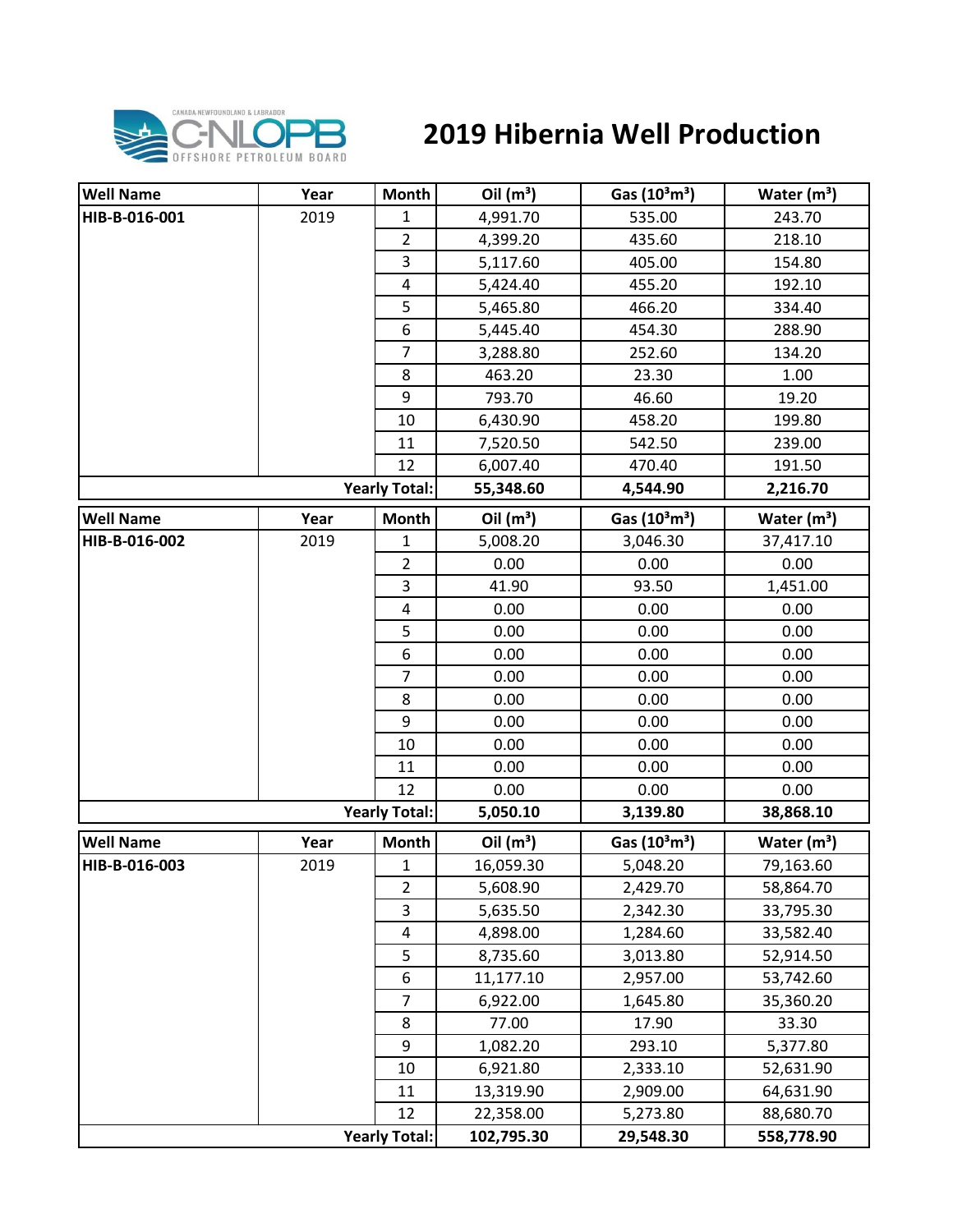| <b>Well Name</b> | Year                 | <b>Month</b>  | Oil $(m^3)$ | Gas $(10^3 \text{m}^3)$ | Water $(m^3)$ |
|------------------|----------------------|---------------|-------------|-------------------------|---------------|
| HIB-B-016-004-Y  | 2019                 | 1             | 51,194.00   | 11,692.60               | 1,772.00      |
|                  |                      | $\mathcal{P}$ | 35,684.70   | 7,492.90                | 9,295.60      |
|                  |                      | 3             | 28,228.40   | 5,125.30                | 26,950.60     |
|                  |                      | 4             | 25,567.80   | 4,041.30                | 25,809.60     |
|                  |                      | 5             | 20,782.10   | 4,367.70                | 39,881.60     |
|                  |                      | 6             | 8,117.30    | 1,658.00                | 16,219.70     |
|                  |                      | 7             | 3,944.20    | 1,053.50                | 11,980.40     |
|                  |                      | 8             | 0.00        | 0.00                    | 0.00          |
|                  |                      | 9             | 961.90      | 243.50                  | 2,432.60      |
|                  |                      | 10            | 23,562.30   | 4,546.70                | 34,559.30     |
|                  |                      | 11            | 20,178.20   | 4,598.60                | 9,695.40      |
|                  |                      | 12            | 34,143.30   | 9,081.70                | 21,877.70     |
|                  | <b>Yearly Total:</b> |               | 252,364.20  | 53,901.80               | 200,474.50    |

| <b>Well Name</b>     | Year | <b>Month</b>   | Oil $(m^3)$ | Gas $(10^3 \text{m}^3)$ | Water $(m^3)$ |
|----------------------|------|----------------|-------------|-------------------------|---------------|
| HIB-B-016-005-Z      | 2019 | 1              | 16,656.90   | 3,971.70                | 33,787.80     |
|                      |      | $\mathfrak{D}$ | 14,307.50   | 3,267.20                | 28,294.70     |
|                      |      | 3              | 17,438.30   | 3,994.70                | 28,699.90     |
|                      |      | 4              | 20,192.10   | 4,414.20                | 19,813.00     |
|                      |      | 5              | 19,951.50   | 3,974.80                | 19,761.00     |
|                      |      | 6              | 17,312.90   | 3,658.40                | 19,241.10     |
|                      |      | 7              | 9,276.50    | 2,081.60                | 11,430.50     |
|                      |      | 8              | 0.00        | 0.00                    | 0.00          |
|                      |      | 9              | 1,495.70    | 286.40                  | 1,398.10      |
|                      |      | 10             | 17,554.00   | 3,576.80                | 21,990.30     |
|                      |      | 11             | 16,260.60   | 3,182.60                | 23,979.10     |
|                      |      | 12             | 9,610.80    | 2,155.70                | 18,428.80     |
| <b>Yearly Total:</b> |      | 160,056.80     | 34,564.10   | 226,824.30              |               |

| <b>Well Name</b>     | Year | Month          | Oil $(m^3)$ | Gas $(10^3 \text{m}^3)$ | Water $(m^3)$ |
|----------------------|------|----------------|-------------|-------------------------|---------------|
| HIB-B-016-008        | 2019 | 1              | 418.90      | 784.50                  | 1.50          |
|                      |      | $\overline{2}$ | 0.00        | 0.00                    | 0.00          |
|                      |      | 3              | 0.00        | 0.00                    | 0.00          |
|                      |      | 4              | 0.00        | 0.00                    | 0.00          |
|                      |      | 5              | 0.00        | 0.00                    | 0.00          |
|                      |      | 6              | 0.00        | 0.00                    | 0.00          |
|                      |      | 7              | 0.00        | 0.00                    | 0.00          |
|                      |      | 8              | 0.00        | 0.00                    | 0.00          |
|                      |      | 9              | 0.00        | 0.00                    | 0.00          |
|                      |      | 10             | 629.30      | 1,055.60                | 2.10          |
|                      |      | 11             | 10,883.00   | 15,317.40               | 36.60         |
|                      |      | 12             | 29,339.80   | 37,471.20               | 97.30         |
| <b>Yearly Total:</b> |      |                | 41,271.00   | 54,628.70               | 137.50        |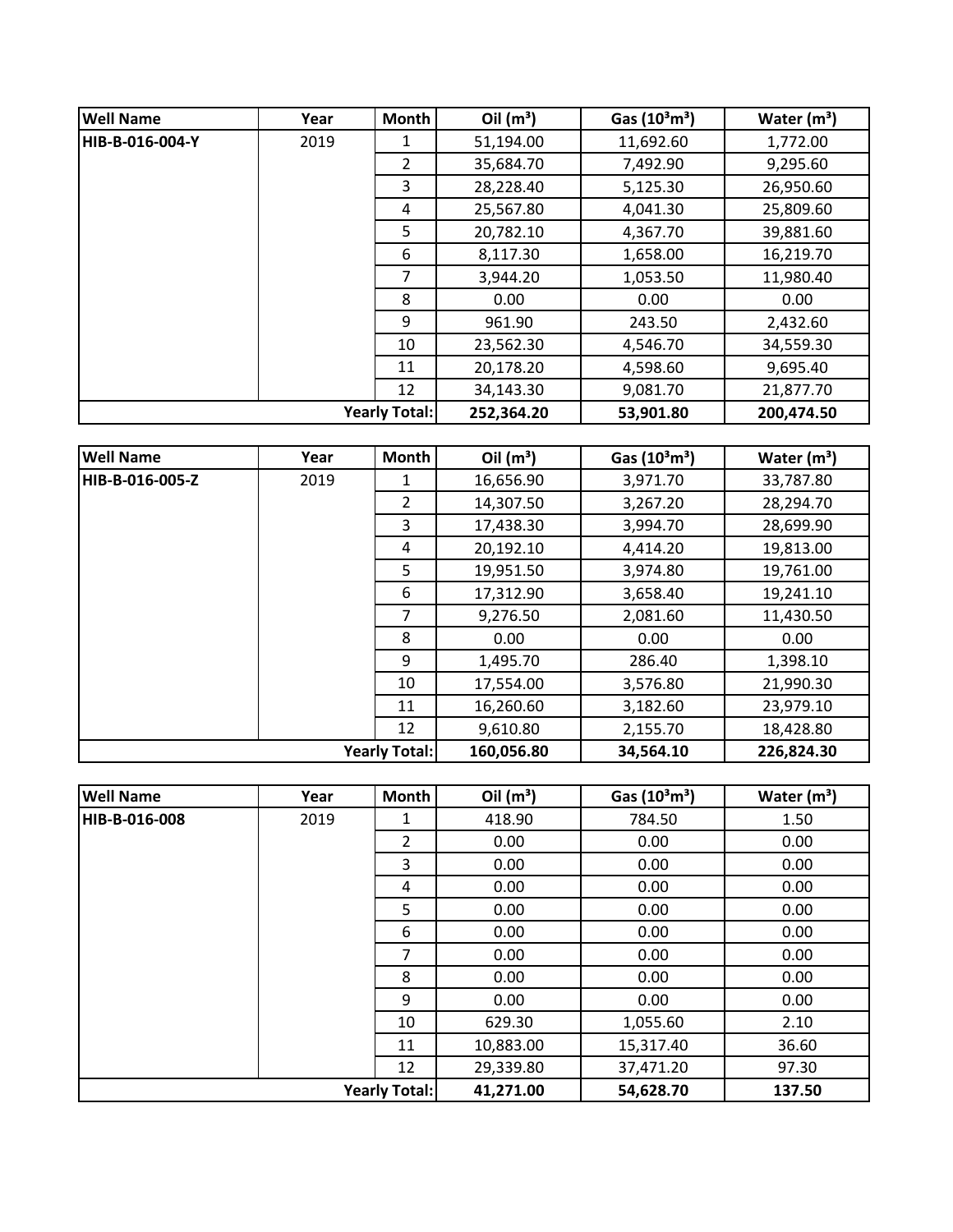| <b>Well Name</b> | Year | <b>Month</b>            | Oil $(m^3)$ | Gas (10 <sup>3</sup> m <sup>3</sup> ) | Water $(m^3)$ |
|------------------|------|-------------------------|-------------|---------------------------------------|---------------|
| HIB-B-016-011-Z  | 2019 | $\mathbf{1}$            | 5,638.00    | 2,548.20                              | 12.10         |
|                  |      | $\overline{2}$          | 8,810.50    | 3,297.30                              | 16.50         |
|                  |      | 3                       | 5,206.60    | 1,817.80                              | 11.30         |
|                  |      | 4                       | 9,628.40    | 3,305.30                              | 10.60         |
|                  |      | 5                       | 14,101.70   | 4,749.80                              | 153.20        |
|                  |      | 6                       | 11,949.30   | 3,873.50                              | 136.10        |
|                  |      | $\overline{7}$          | 4,132.40    | 1,295.10                              | 25.30         |
|                  |      | 8                       | 61.60       | 13.60                                 | 0.00          |
|                  |      | 9                       | 1,072.10    | 277.20                                | 1.30          |
|                  |      | 10                      | 12,200.20   | 4,296.30                              | 15.00         |
|                  |      | 11                      | 12,033.90   | 4,174.00                              | 12.10         |
|                  |      | 12                      | 12,805.80   | 4,588.70                              | 13.90         |
|                  |      | <b>Yearly Total:</b>    | 97,640.50   | 34,236.80                             | 407.40        |
|                  |      |                         |             |                                       |               |
| <b>Well Name</b> | Year | <b>Month</b>            | Oil $(m^3)$ | Gas (10 <sup>3</sup> m <sup>3</sup> ) | Water $(m^3)$ |
| HIB-B-016-013-Z  | 2019 | 1                       | 7,411.70    | 1,812.60                              | 47,296.20     |
|                  |      | $\overline{2}$          | 5,182.80    | 1,346.30                              | 23,712.30     |
|                  |      | 3                       | 3,079.80    | 863.40                                | 18,687.50     |
|                  |      | $\overline{\mathbf{4}}$ | 5,257.60    | 1,216.50                              | 39,866.90     |
|                  |      | 5                       | 7,004.20    | 1,586.10                              | 75,954.20     |
|                  |      | 6                       | 7,337.20    | 1,517.50                              | 67,652.40     |
|                  |      | $\overline{7}$          | 4,363.00    | 820.70                                | 33,409.80     |
|                  |      | 8                       | 68.40       | 9.20                                  | 31.00         |
|                  |      | 9                       | 880.90      | 139.00                                | 4,586.00      |
|                  |      | 10                      | 8,431.90    | 1,839.20                              | 64,615.80     |
|                  |      | 11                      | 8,058.80    | 1,888.30                              | 73,039.40     |
|                  |      | 12                      | 6,217.20    | 1,579.40                              | 59,107.30     |
|                  |      | <b>Yearly Total:</b>    | 63,293.50   | 14,618.20                             | 507,958.80    |
|                  |      |                         |             |                                       |               |
| <b>Well Name</b> | Year | <b>Month</b>            | Oil $(m^3)$ | Gas (10 <sup>3</sup> m <sup>3</sup> ) | Water $(m^3)$ |
| HIB-B-016-014-Y  | 2019 | 1                       | 12,741.40   | 14,394.30                             | 50.00         |
|                  |      | $\overline{2}$          | 12,437.40   | 13,679.00                             | 55.60         |
|                  |      | 3                       | 16,868.50   | 23,983.70                             | 267.40        |
|                  |      | 4                       | 16,423.10   | 22,405.00                             | 251.60        |
|                  |      | 5                       | 4,548.90    | 6,529.00                              | 30.80         |
|                  |      | 6                       | 0.00        | 0.00                                  | 0.00          |
|                  |      | $\overline{7}$          | 0.00        | 0.00                                  | 0.00          |
|                  |      | 8                       | 0.00        | 0.00                                  | 0.00          |
|                  |      | 9                       | 0.00        | 0.00                                  | 0.00          |
|                  |      | 10                      | 0.00        | 0.00                                  | 0.00          |
|                  |      | 11                      | 0.00        | 0.00                                  | 0.00          |
|                  |      | 12                      | 0.00        | 0.00                                  | 0.00          |
|                  |      | <b>Yearly Total:</b>    | 63,019.30   | 80,991.00                             | 655.40        |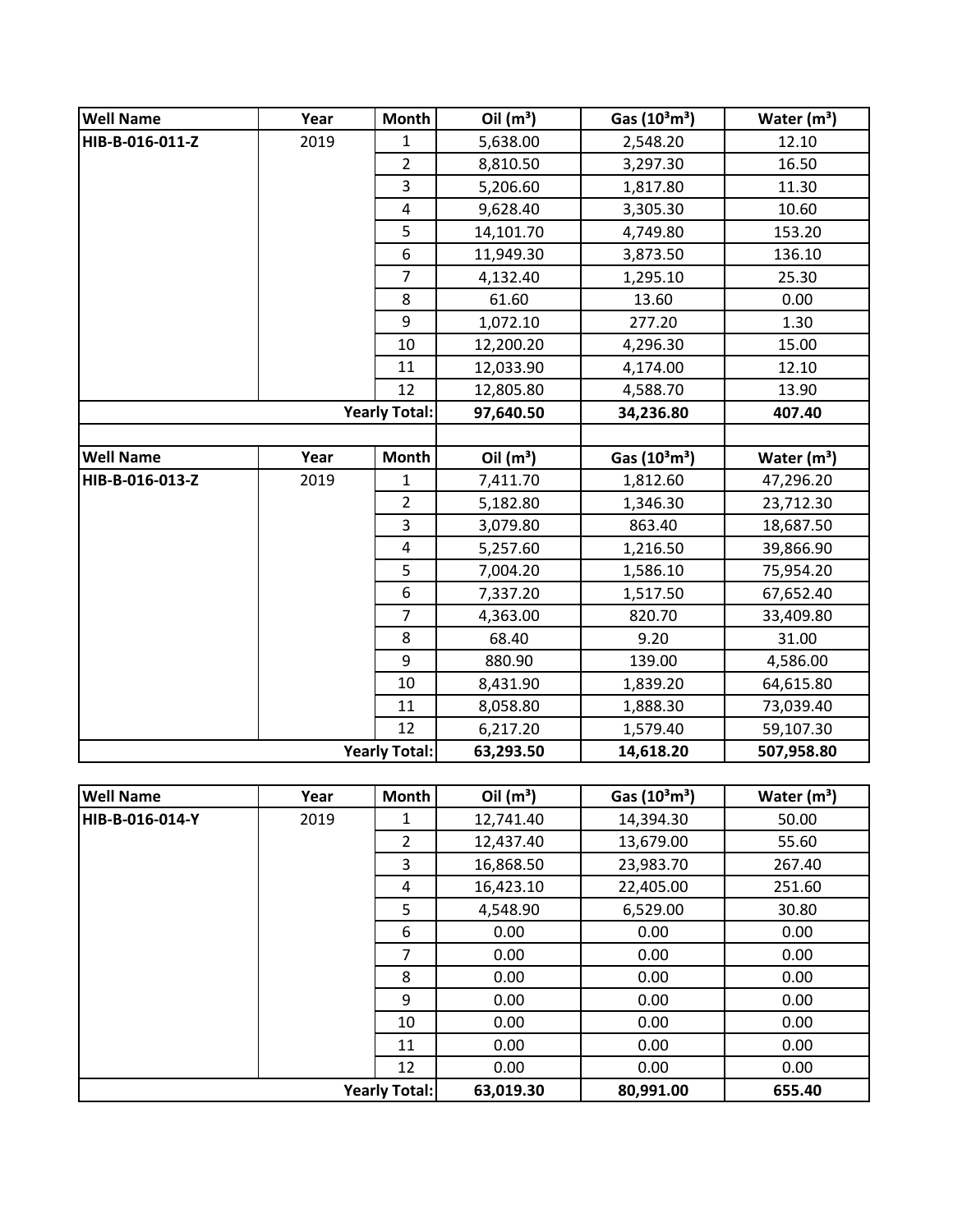| <b>Well Name</b> | Year                 | <b>Month</b>   | Oil $(m^3)$ | Gas $(10^3 \text{m}^3)$ | Water $(m^3)$ |
|------------------|----------------------|----------------|-------------|-------------------------|---------------|
| HIB-B-016-014-WV | 2019                 | 1              | 0.00        | 0.00                    | 0.00          |
|                  |                      | $\overline{2}$ | 0.00        | 0.00                    | 0.00          |
|                  |                      | 3              | 0.00        | 0.00                    | 0.00          |
|                  |                      | 4              | 0.00        | 0.00                    | 0.00          |
|                  |                      | 5              | 0.00        | 0.00                    | 0.00          |
|                  |                      | 6              | 0.00        | 0.00                    | 0.00          |
|                  |                      | 7              | 0.00        | 0.00                    | 0.00          |
|                  |                      | 8              | 0.00        | 0.00                    | 0.00          |
|                  |                      | 9              | 0.00        | 0.00                    | 0.00          |
|                  |                      | 10             | 0.00        | 0.00                    | 0.00          |
|                  |                      | 11             | 0.00        | 0.00                    | 0.00          |
|                  |                      | 12             | 0.00        | 0.00                    | 0.00          |
|                  | <b>Yearly Total:</b> |                | 0.00        | 0.00                    | 0.00          |

| <b>Well Name</b>     | Year | Month          | Oil $(m^3)$ | Gas $(10^3 \text{m}^3)$ | Water $(m^3)$ |
|----------------------|------|----------------|-------------|-------------------------|---------------|
| HIB-B-016-017-Z      | 2019 | 1              | 7,384.40    | 2,053.70                | 1,544.30      |
|                      |      | $\overline{2}$ | 6,555.50    | 1,334.80                | 1,500.80      |
|                      |      | 3              | 10,399.80   | 2,117.90                | 2,593.30      |
|                      |      | 4              | 8,141.40    | 1,321.40                | 1,649.80      |
|                      |      | 5              | 5,319.80    | 1,022.90                | 1,372.20      |
|                      |      | 6              | 9,255.70    | 1,727.50                | 3,124.40      |
|                      |      | $\overline{7}$ | 5,373.30    | 1,072.20                | 1,725.40      |
|                      |      | 8              | 0.00        | 0.00                    | 0.00          |
|                      |      | 9              | 824.20      | 146.20                  | 192.20        |
|                      |      | 10             | 10,704.80   | 1,132.10                | 2,878.60      |
|                      |      | 11             | 11,022.90   | 1,159.50                | 3,436.50      |
|                      |      | 12             | 7,679.30    | 1,606.80                | 2,414.30      |
| <b>Yearly Total:</b> |      |                | 82,661.10   | 14,695.00               | 22,431.80     |

| <b>Well Name</b>     | Year | <b>Month</b>   | Oil $(m^3)$ | Gas $(10^3 \text{m}^3)$ | Water $(m^3)$ |
|----------------------|------|----------------|-------------|-------------------------|---------------|
| HIB-B-016-018        | 2019 | 1              | 17,521.70   | 22,687.70               | 51.20         |
|                      |      | $\overline{2}$ | 12,760.10   | 12,433.10               | 72.20         |
|                      |      | 3              | 16,850.70   | 11,508.20               | 136.50        |
|                      |      | 4              | 11,286.00   | 11,488.40               | 38.90         |
|                      |      | 5.             | 15,595.10   | 21,427.40               | 31.20         |
|                      |      | 6              | 16,190.80   | 24,518.90               | 86.10         |
|                      |      | 7              | 7,809.10    | 10,801.70               | 49.80         |
|                      |      | 8              | 1,553.00    | 1,294.40                | 0.50          |
|                      |      | 9              | 2,126.80    | 2,070.60                | 7.50          |
|                      |      | 10             | 15,077.70   | 24,963.90               | 66.50         |
|                      |      | 11             | 13,895.50   | 28,358.40               | 63.40         |
|                      |      | 12             | 16,143.40   | 35,898.50               | 85.30         |
| <b>Yearly Total:</b> |      |                | 146,809.90  | 207,451.20              | 689.10        |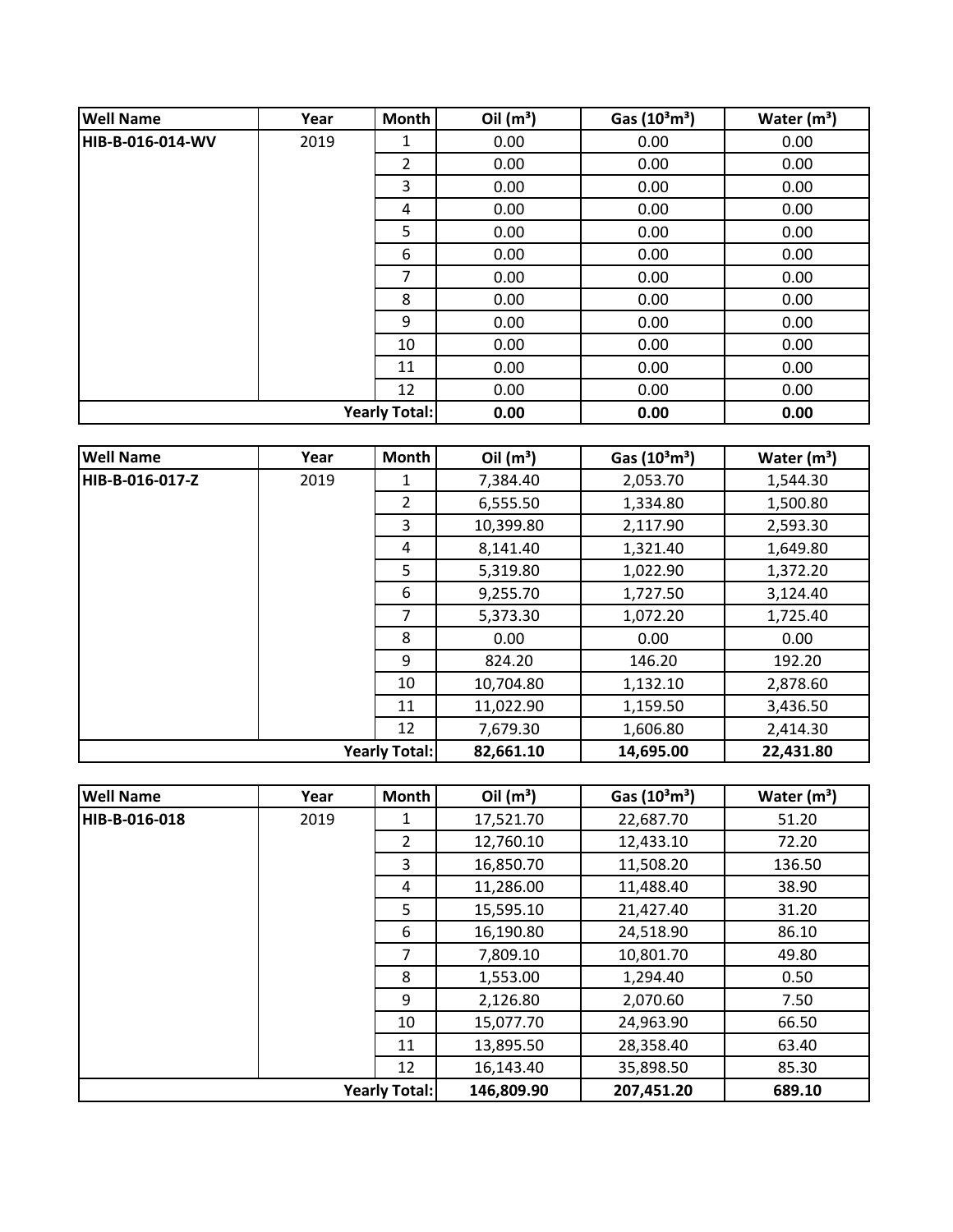| <b>Well Name</b>     | Year | Month          | Oil $(m^3)$ | Gas $(10^3 \text{m}^3)$ | Water $(m^3)$ |
|----------------------|------|----------------|-------------|-------------------------|---------------|
| HIB-B-016-019-Z      | 2019 | 1              | 12,324.10   | 1,475.80                | 23,462.40     |
|                      |      | $\overline{2}$ | 12,188.80   | 1,282.20                | 21,157.20     |
|                      |      | 3              | 10,033.80   | 1,161.40                | 24,100.80     |
|                      |      | 4              | 12,105.20   | 1,264.70                | 21,910.30     |
|                      |      | 5              | 11,295.80   | 1,144.50                | 25,701.90     |
|                      |      | 6              | 12,748.90   | 1,196.20                | 23,663.60     |
|                      |      | 7              | 7,385.10    | 687.10                  | 12,593.10     |
|                      |      | 8              | 52.90       | 3.60                    | 6.00          |
|                      |      | 9              | 1,118.10    | 90.10                   | 1,449.50      |
|                      |      | 10             | 13,097.90   | 1,244.00                | 21,602.60     |
|                      |      | 11             | 13,071.80   | 1,327.80                | 26,020.50     |
|                      |      | 12             | 8,655.90    | 1,008.00                | 19,396.40     |
| <b>Yearly Total:</b> |      | 114,078.30     | 11,885.40   | 221,064.30              |               |

| <b>Well Name</b>     | Year | Month          | Oil $(m^3)$ | Gas $(10^3 \text{m}^3)$ | Water $(m^3)$ |
|----------------------|------|----------------|-------------|-------------------------|---------------|
| HIB-B-016-022-Z      | 2019 | 1              | 98.70       | 6.70                    | 0.60          |
|                      |      | $\overline{2}$ | 1,979.60    | 144.60                  | 8.00          |
|                      |      | 3              | 5,800.30    | 426.60                  | 16.90         |
|                      |      | 4              | 4,618.10    | 360.70                  | 13.40         |
|                      |      | 5              | 2,500.90    | 246.80                  | 14.40         |
|                      |      | 6              | 3,214.90    | 289.30                  | 32.80         |
|                      |      | 7              | 1,836.90    | 166.40                  | 17.90         |
|                      |      | 8              | 81.20       | 5.30                    | 0.00          |
|                      |      | 9              | 408.60      | 31.30                   | 2.90          |
|                      |      | 10             | 7,130.20    | 518.60                  | 207.60        |
|                      |      | 11             | 7,917.20    | 526.30                  | 217.90        |
|                      |      | 12             | 2,094.30    | 147.50                  | 1.20          |
| <b>Yearly Total:</b> |      |                | 37,680.90   | 2,870.10                | 533.60        |

| <b>Well Name</b>     | Year | <b>Month</b>   | Oil $(m^3)$ | Gas $(10^3 \text{m}^3)$ | Water $(m^3)$ |
|----------------------|------|----------------|-------------|-------------------------|---------------|
| HIB-B-016-023        | 2019 | 1              | 24,392.50   | 3,166.80                | 14,729.40     |
|                      |      | $\overline{2}$ | 19,555.60   | 2,360.80                | 12,011.30     |
|                      |      | 3              | 24,338.20   | 3,039.60                | 18,857.10     |
|                      |      | 4              | 20,774.30   | 2,497.80                | 13,137.40     |
|                      |      | 5              | 20,553.20   | 2,296.20                | 15,063.90     |
|                      |      | 6              | 22,857.40   | 2,581.60                | 14,656.80     |
|                      |      | 7              | 13,230.00   | 1,542.60                | 7,776.90      |
|                      |      | 8              | 0.00        | 0.00                    | 0.00          |
|                      |      | 9              | 2,015.20    | 198.30                  | 848.90        |
|                      |      | 10             | 28,632.30   | 3,233.10                | 10,211.30     |
|                      |      | 11             | 25,695.10   | 2,942.90                | 10,081.50     |
|                      |      | 12             | 12,085.50   | 1,525.20                | 5,479.80      |
| <b>Yearly Total:</b> |      |                | 214,129.30  | 25,384.90               | 122,854.30    |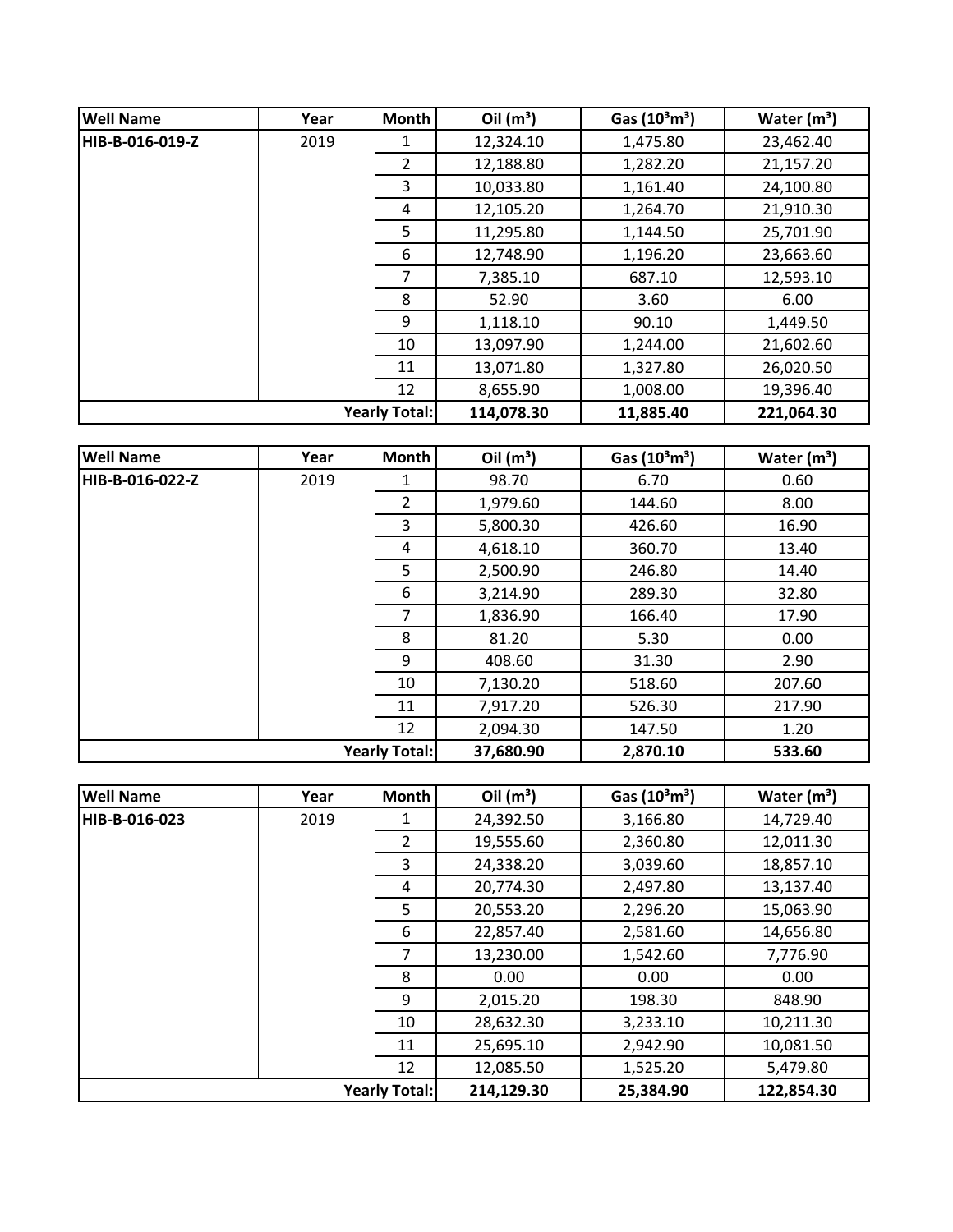| <b>Well Name</b> | Year                 | Month          | Oil $(m^3)$ | Gas $(10^3 \text{m}^3)$ | Water $(m^3)$ |
|------------------|----------------------|----------------|-------------|-------------------------|---------------|
| HIB-B-016-024    | 2019                 | 1              | 0.00        | 0.00                    | 0.00          |
|                  |                      | $\overline{2}$ | 0.00        | 0.00                    | 0.00          |
|                  |                      | 3              | 0.00        | 0.00                    | 0.00          |
|                  |                      | 4              | 0.00        | 0.00                    | 0.00          |
|                  |                      | 5              | 0.00        | 0.00                    | 0.00          |
|                  |                      | 6              | 0.00        | 0.00                    | 0.00          |
|                  |                      | 7              | 0.00        | 0.00                    | 0.00          |
|                  |                      | 8              | 0.00        | 0.00                    | 0.00          |
|                  |                      | 9              | 0.00        | 0.00                    | 0.00          |
|                  |                      | 10             | 0.00        | 0.00                    | 0.00          |
|                  |                      | 11             | 0.00        | 0.00                    | 0.00          |
|                  |                      | 12             | 0.00        | 0.00                    | 0.00          |
|                  | <b>Yearly Total:</b> |                | 0.00        | 0.00                    | 0.00          |

| <b>Well Name</b> | Year | <b>Month</b>         | Oil $(m^3)$ | Gas $(10^3 \text{m}^3)$ | Water $(m^3)$ |
|------------------|------|----------------------|-------------|-------------------------|---------------|
| HIB-B-016-025-W  | 2019 | 1                    | 0.00        | 0.00                    | 0.00          |
|                  |      | $\overline{2}$       | 0.00        | 0.00                    | 0.00          |
|                  |      | 3                    | 0.00        | 0.00                    | 0.00          |
|                  |      | 4                    | 0.00        | 0.00                    | 0.00          |
|                  |      | 5                    | 0.00        | 0.00                    | 0.00          |
|                  |      | 6                    | 5,633.50    | 682.70                  | 0.00          |
|                  |      | $\overline{7}$       | 16,543.30   | 2,006.50                | 0.00          |
|                  |      | 8                    | 0.00        | 0.00                    | 0.00          |
|                  |      | 9                    | 0.00        | 0.00                    | 0.00          |
|                  |      | 10                   | 9,577.90    | 1,302.60                | 848.10        |
|                  |      | 11                   | 24,747.30   | 3,400.40                | 3,468.50      |
|                  |      | 12                   | 10,532.50   | 1,585.30                | 1,968.20      |
|                  |      | <b>Yearly Total:</b> | 67,034.50   | 8,977.50                | 6,284.80      |

| <b>Well Name</b>     | Year | <b>Month</b>   | Oil $(m^3)$ | Gas $(10^3 \text{m}^3)$ | Water $(m^3)$ |
|----------------------|------|----------------|-------------|-------------------------|---------------|
| HIB-B-016-028-Z      | 2019 |                | 0.00        | 0.00                    | 0.00          |
|                      |      | $\overline{2}$ | 27,317.60   | 12,924.80               | 42.30         |
|                      |      | 3              | 27,605.50   | 13,870.70               | 41.30         |
|                      |      | 4              | 26,955.60   | 18,628.60               | 98.00         |
|                      |      | 5              | 25,367.80   | 19,479.80               | 112.00        |
|                      |      | 6              | 21,644.00   | 18,265.70               | 64.40         |
|                      |      | $\overline{7}$ | 16,203.20   | 16,539.40               | 35.90         |
|                      |      | 8              | 2,183.40    | 1,687.10                | 0.30          |
|                      |      | 9              | 3,511.50    | 3,169.30                | 5.80          |
|                      |      | 10             | 44,676.20   | 51,687.20               | 94.00         |
|                      |      | 11             | 35,425.20   | 55,630.50               | 93.60         |
|                      |      | 12             | 33,394.60   | 60,441.90               | 97.20         |
| <b>Yearly Total:</b> |      |                | 264,284.60  | 272,325.00              | 684.80        |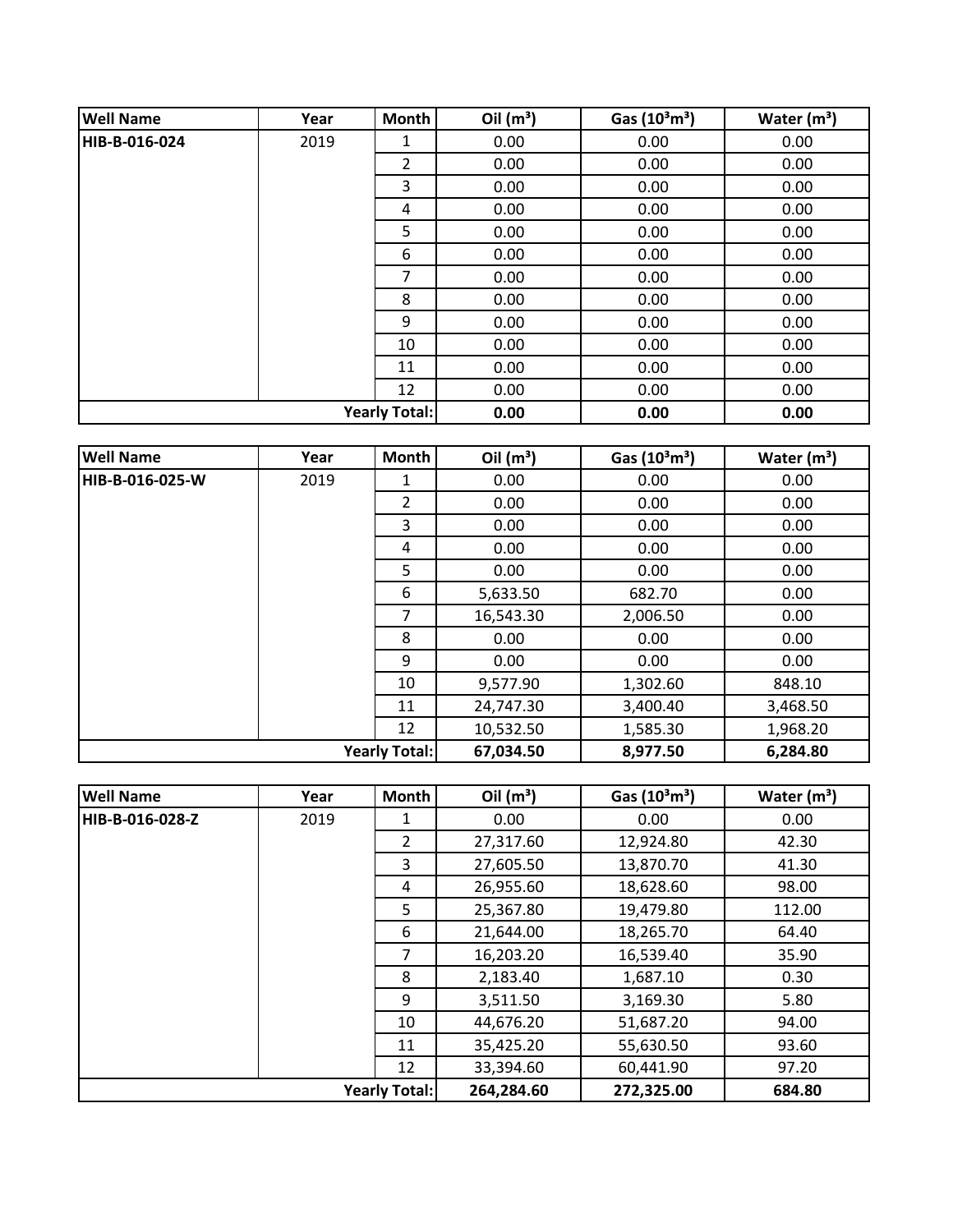| <b>Well Name</b> | Year                 | Month          | Oil $(m^3)$ | Gas $(10^3 \text{m}^3)$ | Water $(m^3)$ |
|------------------|----------------------|----------------|-------------|-------------------------|---------------|
| HIB-B-016-029    | 2019                 | 1              | 25,659.60   | 33,019.90               | 202.00        |
|                  |                      | $\overline{2}$ | 22,315.20   | 26,524.10               | 172.20        |
|                  |                      | 3              | 16,206.80   | 21,009.20               | 156.90        |
|                  |                      | 4              | 15,767.50   | 21,067.60               | 154.30        |
|                  |                      | 5              | 23,134.60   | 30,225.30               | 407.80        |
|                  |                      | 6              | 29,735.30   | 37,646.90               | 339.20        |
|                  |                      | 7              | 10,895.70   | 13,545.90               | 92.70         |
|                  |                      | 8              | 1,866.20    | 1,593.20                | 1.10          |
|                  |                      | 9              | 2,627.00    | 2,619.70                | 17.80         |
|                  |                      | 10             | 17,624.20   | 20,511.80               | 137.90        |
|                  |                      | 11             | 15,550.40   | 15,198.70               | 73.50         |
|                  |                      | 12             | 17,329.30   | 23,209.90               | 188.80        |
|                  | <b>Yearly Total:</b> |                | 198,711.80  | 246,172.20              | 1,944.20      |

| <b>Well Name</b>     | Year | Month          | Oil $(m^3)$ | Gas $(10^3 \text{m}^3)$ | Water $(m^3)$ |
|----------------------|------|----------------|-------------|-------------------------|---------------|
| НІВ-В-016-030-Y      | 2019 | 1              | 3,584.30    | 385.20                  | 23.50         |
|                      |      | $\overline{2}$ | 7,234.00    | 505.30                  | 15.40         |
|                      |      | 3              | 8,456.10    | 791.90                  | 37.50         |
|                      |      | 4              | 5,879.30    | 658.40                  | 34.20         |
|                      |      | 5              | 3,707.70    | 437.00                  | 5.50          |
|                      |      | 6              | 3,641.90    | 422.20                  | 1.70          |
|                      |      | $\overline{7}$ | 2,087.40    | 245.40                  | 0.80          |
|                      |      | 8              | 170.40      | 14.50                   | 0.00          |
|                      |      | 9              | 256.30      | 25.50                   | 0.10          |
|                      |      | 10             | 3,695.00    | 446.40                  | 1.50          |
|                      |      | 11             | 3,730.90    | 402.50                  | 60.10         |
|                      |      | 12             | 2,997.20    | 314.80                  | 88.20         |
| <b>Yearly Total:</b> |      |                | 45,440.50   | 4,649.10                | 268.50        |

| <b>Well Name</b>     | Year | <b>Month</b>   | Oil $(m^3)$ | Gas $(10^3 \text{m}^3)$ | Water $(m^3)$ |
|----------------------|------|----------------|-------------|-------------------------|---------------|
| HIB-B-016-032-Y      | 2019 |                | 11,727.00   | 1,744.80                | 28,290.80     |
|                      |      | $\overline{2}$ | 9,815.00    | 1,413.90                | 25,089.00     |
|                      |      | 3              | 7,953.80    | 1,258.60                | 29,010.90     |
|                      |      | 4              | 10,182.50   | 1,480.70                | 27,343.00     |
|                      |      | 5              | 6,750.70    | 985.70                  | 25,648.70     |
|                      |      | 6              | 7,846.10    | 1,079.30                | 25,252.60     |
|                      |      | $\overline{7}$ | 5,335.50    | 723.40                  | 15,279.20     |
|                      |      | 8              | 0.00        | 0.00                    | 0.00          |
|                      |      | 9              | 799.90      | 91.90                   | 1,654.90      |
|                      |      | 10             | 5,427.10    | 756.30                  | 14,439.10     |
|                      |      | 11             | 6,899.30    | 902.30                  | 19,526.70     |
|                      |      | 12             | 7,877.60    | 1,104.90                | 23,243.10     |
| <b>Yearly Total:</b> |      |                | 80,614.50   | 11,541.80               | 234,778.00    |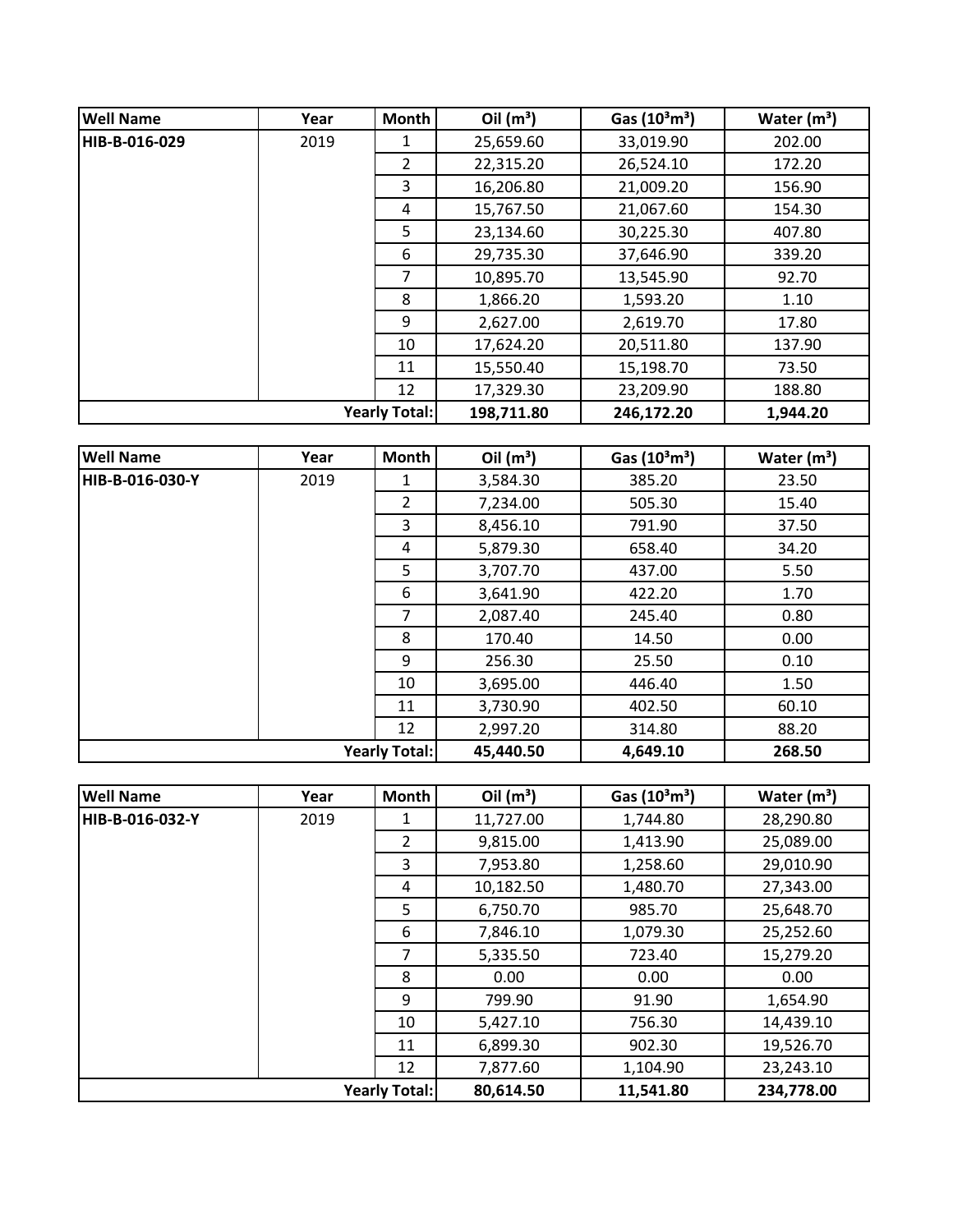| <b>Well Name</b>     | Year | Month          | Oil $(m^3)$ | Gas $(10^3 \text{m}^3)$ | Water $(m^3)$ |
|----------------------|------|----------------|-------------|-------------------------|---------------|
| HIB-B-016-033        | 2019 | 1              | 3,155.20    | 1,121.90                | 6,824.40      |
|                      |      | $\overline{2}$ | 2,739.00    | 899.10                  | 6,145.40      |
|                      |      | 3              | 2,641.20    | 1,171.60                | 12,304.60     |
|                      |      | 4              | 270.00      | 124.30                  | 1,119.10      |
|                      |      | 5              | 1,086.90    | 481.90                  | 5,726.70      |
|                      |      | 6              | 31.50       | 13.70                   | 143.60        |
|                      |      | 7              | 0.00        | 0.00                    | 0.00          |
|                      |      | 8              | 0.00        | 0.00                    | 0.00          |
|                      |      | 9              | 262.60      | 97.80                   | 794.50        |
|                      |      | 10             | 2,858.70    | 1,292.10                | 11,121.80     |
|                      |      | 11             | 3,088.10    | 1,431.00                | 14,243.20     |
|                      |      | 12             | 3,474.00    | 1,757.60                | 17,324.30     |
| <b>Yearly Total:</b> |      | 19,607.20      | 8,391.00    | 75,747.60               |               |

| <b>Well Name</b>     | Year | Month          | Oil $(m^3)$ | Gas $(10^3 \text{m}^3)$ | Water $(m^3)$ |
|----------------------|------|----------------|-------------|-------------------------|---------------|
| HIB-B-016-034-Y      | 2019 | 1              | 0.00        | 0.00                    | 0.00          |
|                      |      | $\overline{2}$ | 0.00        | 0.00                    | 0.00          |
|                      |      | 3              | 0.00        | 0.00                    | 0.00          |
|                      |      | 4              | 2,114.70    | 337.30                  | 3.10          |
|                      |      | 5              | 7,595.50    | 1,502.50                | 30.70         |
|                      |      | 6              | 7,661.40    | 1,514.50                | 28.30         |
|                      |      | $\overline{7}$ | 4,016.10    | 805.20                  | 13.50         |
|                      |      | 8              | 767.70      | 111.60                  | 0.20          |
|                      |      | 9              | 907.70      | 154.20                  | 2.20          |
|                      |      | 10             | 7,686.20    | 1,583.70                | 24.20         |
|                      |      | 11             | 2,225.50    | 463.20                  | 7.70          |
|                      |      | 12             | 793.70      | 179.20                  | 2.90          |
| <b>Yearly Total:</b> |      |                | 33,768.50   | 6,651.40                | 112.80        |

| <b>Well Name</b>     | Year | Month          | Oil $(m^3)$ | Gas $(10^3 \text{m}^3)$ | Water $(m^3)$ |
|----------------------|------|----------------|-------------|-------------------------|---------------|
| HIB-B-016-040        | 2019 | 1              | 0.00        | 0.00                    | 0.00          |
|                      |      | $\overline{2}$ | 0.00        | 0.00                    | 0.00          |
|                      |      | 3              | 0.00        | 0.00                    | 0.00          |
|                      |      | 4              | 0.00        | 0.00                    | 0.00          |
|                      |      | 5              | 0.00        | 0.00                    | 0.00          |
|                      |      | 6              | 710.70      | 150.50                  | 3.70          |
|                      |      | 7              | 9,956.60    | 2,190.00                | 48.00         |
|                      |      | 8              | 1,528.70    | 244.20                  | 0.40          |
|                      |      | 9              | 1,917.50    | 357.70                  | 6.60          |
|                      |      | 10             | 1,721.30    | 389.60                  | 7.70          |
|                      |      | 11             | 15,440.60   | 3,482.10                | 37.40         |
|                      |      | 12             | 1,984.60    | 482.60                  | 3.00          |
| <b>Yearly Total:</b> |      |                | 33,260.00   | 7,296.70                | 106.80        |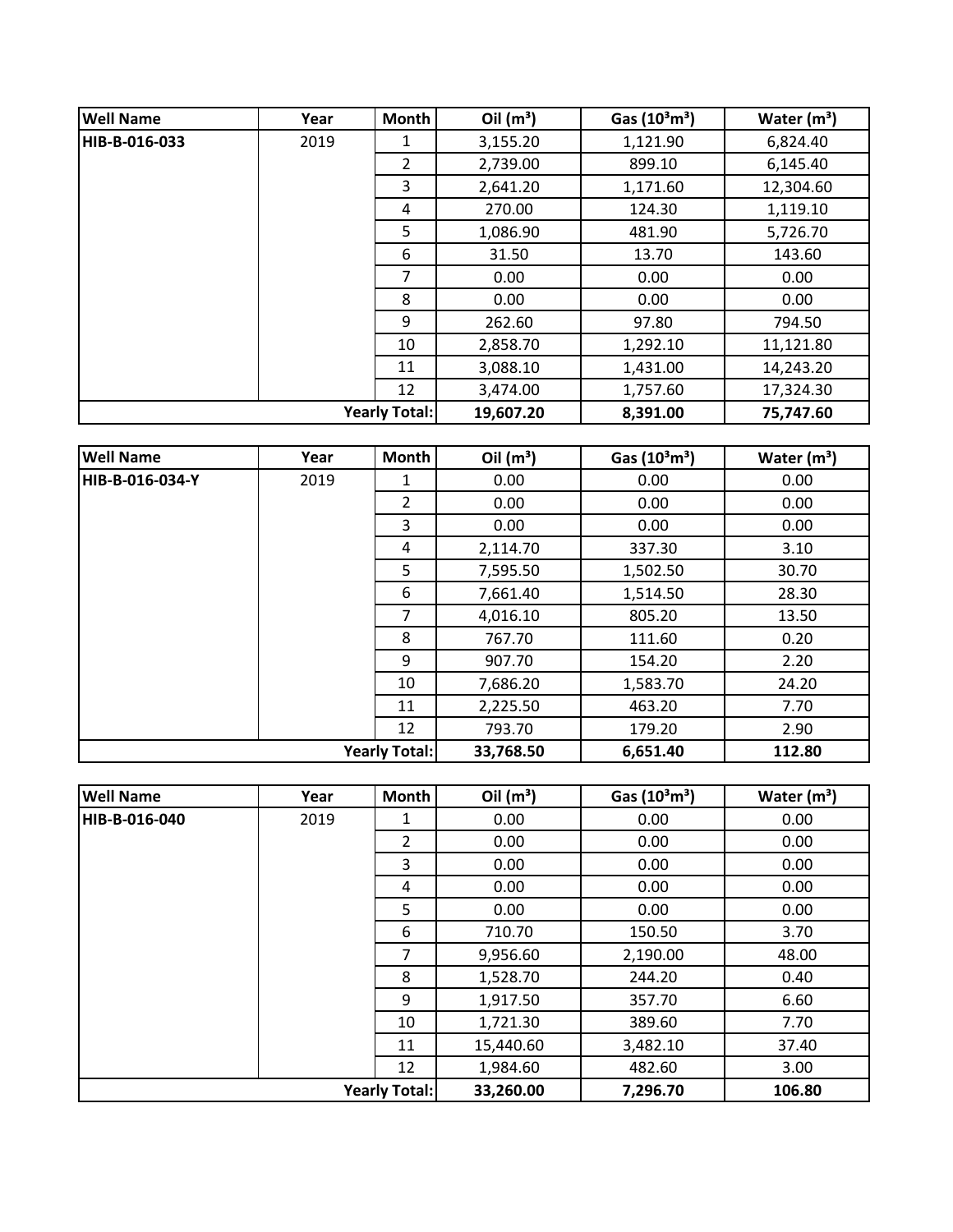| <b>Well Name</b> | Year                 | Month          | Oil $(m^3)$ | Gas $(10^3 \text{m}^3)$ | Water $(m^3)$ |
|------------------|----------------------|----------------|-------------|-------------------------|---------------|
| HIB-B-016-041-Z  | 2019                 | 1              | 24,613.60   | 3,416.80                | 17.90         |
|                  |                      | $\overline{2}$ | 21,498.10   | 2,782.80                | 12.20         |
|                  |                      | 3              | 23,928.30   | 3,110.70                | 39.90         |
|                  |                      | 4              | 23,398.00   | 2,961.80                | 4.20          |
|                  |                      | 5              | 20,635.50   | 2,452.40                | 7.20          |
|                  |                      | 6              | 23,021.20   | 2,788.00                | 74.40         |
|                  |                      | 7              | 15,055.60   | 1,824.20                | 21.70         |
|                  |                      | 8              | 2,779.60    | 244.00                  | 0.20          |
|                  |                      | 9              | 3,366.80    | 345.30                  | 3.30          |
|                  |                      | 10             | 23,633.80   | 2,924.80                | 9.10          |
|                  |                      | 11             | 24,835.50   | 3,108.00                | 12.50         |
|                  |                      | 12             | 21,191.90   | 2,872.60                | 7.50          |
|                  | <b>Yearly Total:</b> |                | 227,957.90  | 28,831.40               | 210.10        |

| <b>Well Name</b>     | Year | Month          | Oil $(m^3)$ | Gas $(10^3 \text{m}^3)$ | Water $(m^3)$ |
|----------------------|------|----------------|-------------|-------------------------|---------------|
| HIB-B-016-043        | 2019 | 1              | 6,129.80    | 1,329.70                | 152.70        |
|                      |      | $\overline{2}$ | 7,562.10    | 1,585.00                | 272.60        |
|                      |      | 3              | 3,219.80    | 832.30                  | 206.40        |
|                      |      | 4              | 2,798.20    | 785.20                  | 139.00        |
|                      |      | 5              | 6,270.50    | 1,885.60                | 199.20        |
|                      |      | 6              | 11,032.10   | 2,764.70                | 366.20        |
|                      |      | $\overline{7}$ | 5,282.80    | 1,325.40                | 162.70        |
|                      |      | 8              | 613.90      | 111.70                  | 1.20          |
|                      |      | 9              | 1,409.60    | 299.50                  | 31.40         |
|                      |      | 10             | 9,899.00    | 2,252.00                | 253.40        |
|                      |      | 11             | 11,606.40   | 4,234.40                | 950.60        |
|                      |      | 12             | 6,194.90    | 3,393.70                | 1,488.30      |
| <b>Yearly Total:</b> |      |                | 72,019.10   | 20,799.20               | 4,223.70      |

| <b>Well Name</b>     | Year | <b>Month</b>   | Oil $(m^3)$ | Gas $(10^3 \text{m}^3)$ | Water $(m^3)$ |
|----------------------|------|----------------|-------------|-------------------------|---------------|
| HIB-B-016-045-Z      | 2019 | 1              | 3,736.30    | 1,301.80                | 17,583.50     |
|                      |      | $\overline{2}$ | 647.90      | 218.00                  | 3,405.40      |
|                      |      | 3              | 761.10      | 287.40                  | 5,765.10      |
|                      |      | 4              | 3,351.60    | 3,069.20                | 27,158.90     |
|                      |      | 5              | 107.50      | 99.60                   | 1,121.00      |
|                      |      | 6              | 0.00        | 0.00                    | 0.00          |
|                      |      | 7              | 0.00        | 0.00                    | 0.00          |
|                      |      | 8              | 0.00        | 0.00                    | 0.00          |
|                      |      | 9              | 359.50      | 279.80                  | 2,151.80      |
|                      |      | 10             | 3,764.00    | 2,892.90                | 26,972.70     |
|                      |      | 11             | 3,294.60    | 988.60                  | 20,988.10     |
|                      |      | 12             | 2,505.00    | 814.90                  | 16,739.10     |
| <b>Yearly Total:</b> |      |                | 18,527.50   | 9,952.20                | 121,885.60    |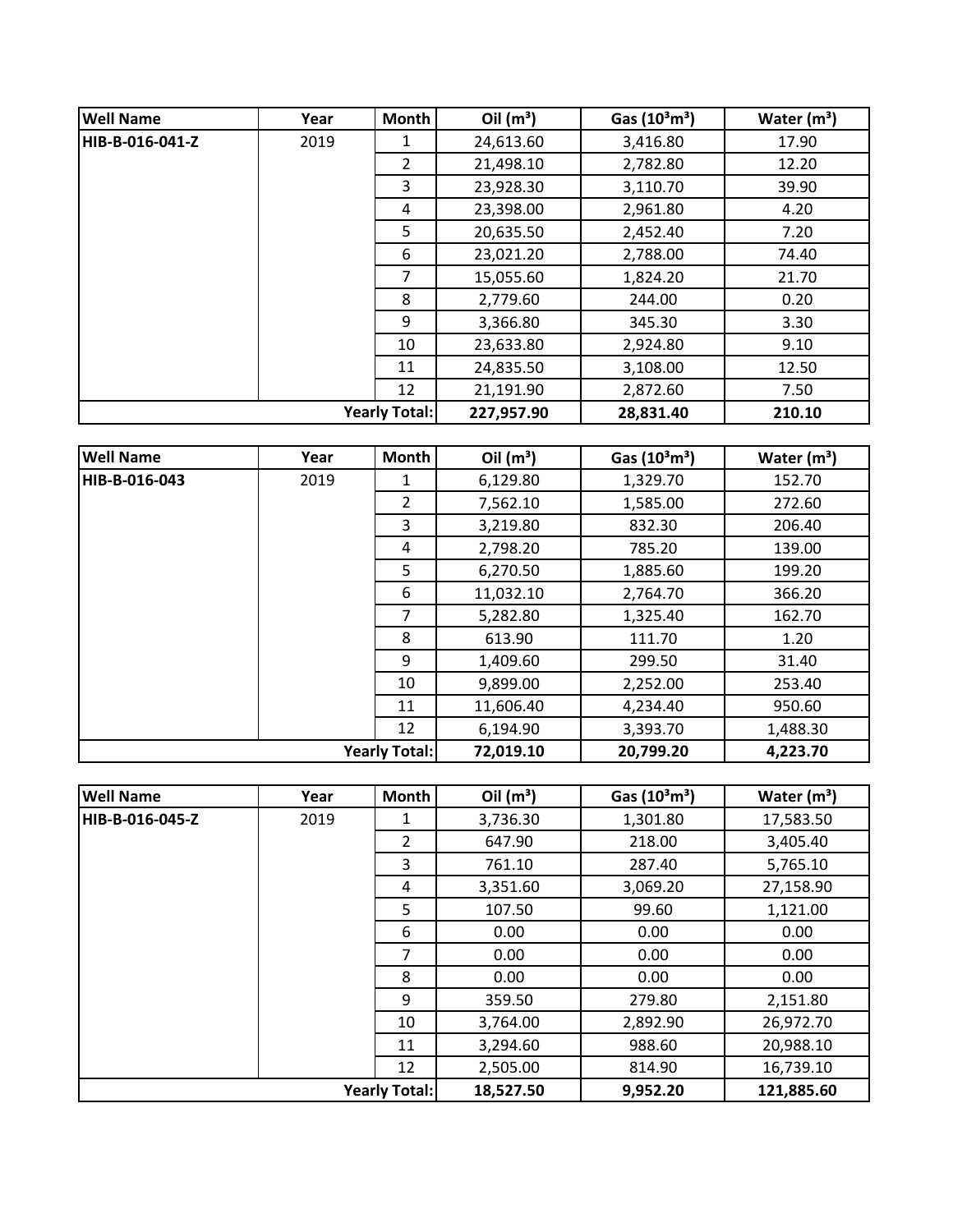| <b>Well Name</b> | Year                 | Month          | Oil $(m^3)$ | Gas $(10^3 \text{m}^3)$ | Water $(m^3)$ |
|------------------|----------------------|----------------|-------------|-------------------------|---------------|
| HIB-B-016-046    | 2019                 | 1              | 18,074.80   | 1,990.00                | 46,126.80     |
|                  |                      | $\overline{2}$ | 15,716.90   | 1,828.60                | 47,929.40     |
|                  |                      | 3              | 17,198.50   | 2,440.40                | 62,220.20     |
|                  |                      | 4              | 15,628.80   | 2,697.60                | 52,640.50     |
|                  |                      | 5              | 17,141.90   | 2,558.10                | 61,387.10     |
|                  |                      | 6              | 11,184.80   | 2,351.00                | 67,607.30     |
|                  |                      | 7              | 5,185.30    | 1,223.60                | 35,203.30     |
|                  |                      | 8              | 0.00        | 0.00                    | 0.00          |
|                  |                      | 9              | 1,035.50    | 107.40                  | 3,320.50      |
|                  |                      | 10             | 14,239.90   | 1,916.30                | 49,427.60     |
|                  |                      | 11             | 16,115.10   | 1,940.30                | 56,073.80     |
|                  |                      | 12             | 13,380.60   | 1,355.40                | 48,888.60     |
|                  | <b>Yearly Total:</b> |                | 144,902.10  | 20,408.70               | 530,825.10    |

| <b>Well Name</b> | Year | <b>Month</b>         | Oil $(m^3)$ | Gas $(10^3 \text{m}^3)$ | Water $(m^3)$ |
|------------------|------|----------------------|-------------|-------------------------|---------------|
| IHIB-B-016-048-Y | 2019 | 1                    | 10,715.00   | 1,117.40                | 124.70        |
|                  |      | 2                    | 9,364.40    | 887.80                  | 155.70        |
|                  |      | 3                    | 11,111.70   | 1,052.10                | 237.70        |
|                  |      | 4                    | 10,233.00   | 951.80                  | 218.40        |
|                  |      | 5                    | 10,383.30   | 885.10                  | 4.70          |
|                  |      | 6                    | 10,585.10   | 893.40                  | 116.50        |
|                  |      | 7                    | 5,522.60    | 482.30                  | 102.30        |
|                  |      | 8                    | 0.00        | 0.00                    | 0.00          |
|                  |      | 9                    | 199.10      | 14.80                   | 2.70          |
|                  |      | 10                   | 12,159.70   | 1,073.70                | 48.80         |
|                  |      | 11                   | 11,719.40   | 1,060.80                | 160.60        |
|                  |      | 12                   | 8,030.70    | 794.30                  | 158.00        |
|                  |      | <b>Yearly Total:</b> | 100,024.00  | 9,213.50                | 1,330.10      |

| <b>Well Name</b>     | Year | <b>Month</b>   | Oil $(m^3)$ | Gas $(10^3 \text{m}^3)$ | Water $(m^3)$ |
|----------------------|------|----------------|-------------|-------------------------|---------------|
| HIB-B-016-049-Y      | 2019 |                | 15,784.30   | 16,630.60               | 939.60        |
|                      |      | $\overline{2}$ | 13,933.30   | 14,757.40               | 805.10        |
|                      |      | 3              | 12,320.20   | 17,997.80               | 2,959.30      |
|                      |      | 4              | 6,983.20    | 10,655.50               | 2,400.20      |
|                      |      | 5              | 8,212.00    | 11,343.30               | 538.40        |
|                      |      | 6              | 12,912.40   | 17,798.80               | 600.80        |
|                      |      | $\overline{7}$ | 2,953.50    | 4,197.80                | 125.20        |
|                      |      | 8              | 396.70      | 408.80                  | 1.10          |
|                      |      | 9              | 0.00        | 0.00                    | 0.00          |
|                      |      | 10             | 10,674.60   | 10,174.40               | 426.00        |
|                      |      | 11             | 7,773.70    | 7,996.90                | 375.80        |
|                      |      | 12             | 3,027.00    | 6,860.10                | 216.90        |
| <b>Yearly Total:</b> |      |                | 94,970.90   | 118,821.40              | 9,388.40      |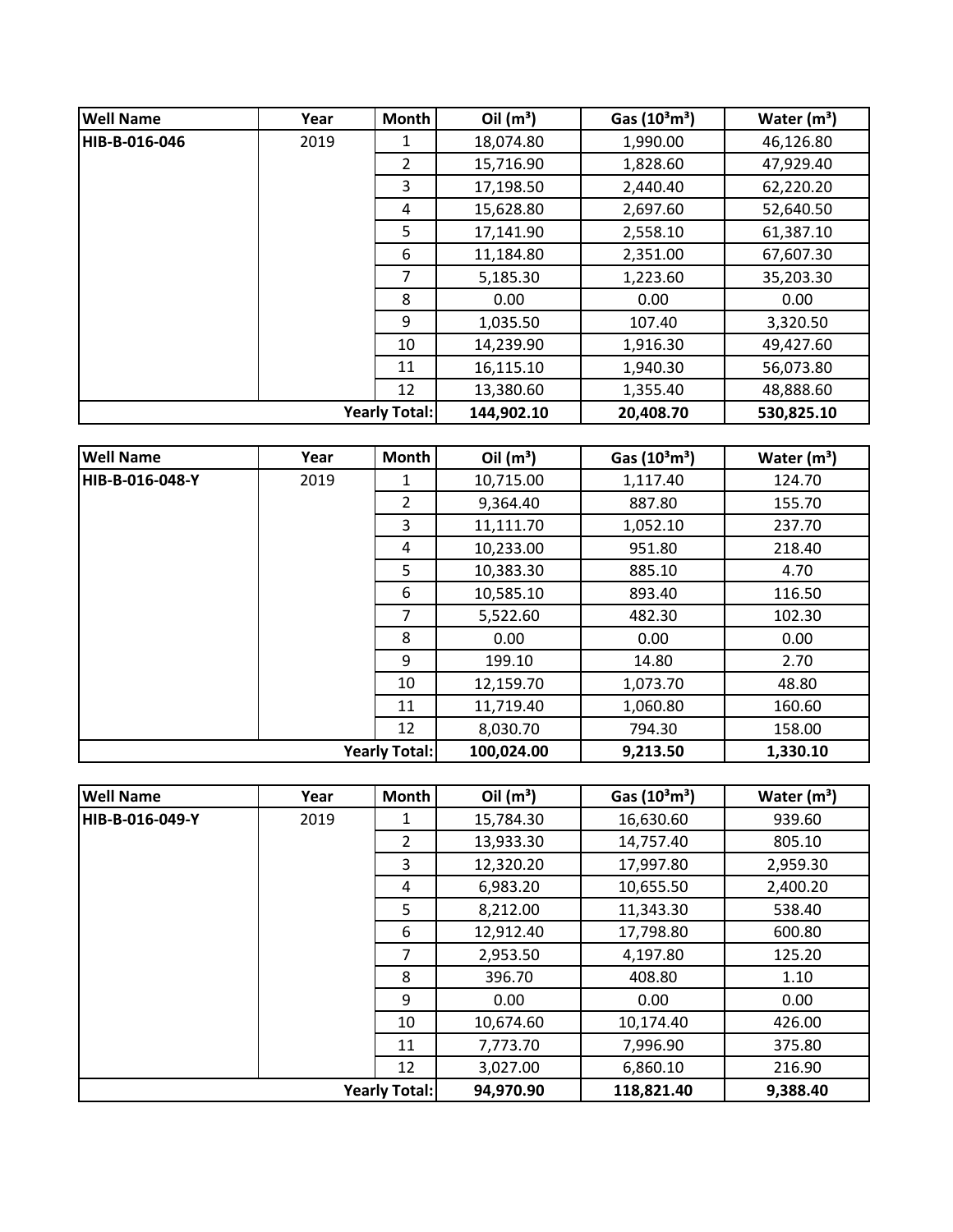| <b>Well Name</b> | Year | <b>Month</b>         | Oil $(m^3)$ | Gas $(10^3 \text{m}^3)$ | Water $(m^3)$ |
|------------------|------|----------------------|-------------|-------------------------|---------------|
| HIB-B-016-051-Z  | 2019 | 1                    | 15,188.20   | 2,104.50                | 5.80          |
|                  |      | $\overline{2}$       | 13,620.80   | 1,808.70                | 7.10          |
|                  |      | 3                    | 14,851.90   | 2,094.70                | 38.50         |
|                  |      | 4                    | 13,852.60   | 1,865.80                | 29.60         |
|                  |      | 5                    | 13,363.00   | 1,712.20                | 14.40         |
|                  |      | 6                    | 8,261.10    | 1,083.90                | 18.80         |
|                  |      | 7                    | 4,519.60    | 562.30                  | 14.90         |
|                  |      | 8                    | 875.00      | 75.00                   | 0.20          |
|                  |      | 9                    | 1,201.60    | 120.20                  | 3.40          |
|                  |      | 10                   | 11,698.90   | 1,490.60                | 31.80         |
|                  |      | 11                   | 12,203.70   | 1,447.00                | 15.10         |
|                  |      | 12                   | 8,772.70    | 1,039.40                | 0.70          |
|                  |      | <b>Yearly Total:</b> | 118,409.10  | 15,404.30               | 180.30        |

| <b>Well Name</b> | Year | <b>Month</b>         | Oil $(m^3)$ | Gas $(10^3 \text{m}^3)$ | Water $(m^3)$ |
|------------------|------|----------------------|-------------|-------------------------|---------------|
| HIB-B-016-056    | 2019 | 1                    | 47,261.20   | 88,853.50               | 4,242.50      |
|                  |      | $\overline{2}$       | 45,910.70   | 85,912.80               | 4,731.20      |
|                  |      | 3                    | 51,598.20   | 101,694.60              | 7,809.30      |
|                  |      | 4                    | 47,060.70   | 89,449.40               | 5,878.20      |
|                  |      | 5                    | 44,290.20   | 79,500.00               | 6,037.70      |
|                  |      | 6                    | 44,601.70   | 79,278.40               | 5,381.20      |
|                  |      | $\overline{7}$       | 24,309.80   | 45,146.40               | 2,959.50      |
|                  |      | 8                    | 1,573.80    | 2,191.20                | 12.90         |
|                  |      | 9                    | 4,322.20    | 7,029.60                | 406.70        |
|                  |      | 10                   | 34,285.20   | 56,951.70               | 4,778.30      |
|                  |      | 11                   | 33,257.60   | 55,728.40               | 5,726.00      |
|                  |      | 12                   | 3,301.30    | 6,179.50                | 605.10        |
|                  |      | <b>Yearly Total:</b> | 381,772.60  | 697,915.50              | 48,568.60     |

| <b>Well Name</b>     | Year | <b>Month</b>   | Oil $(m^3)$ | Gas $(10^3 \text{m}^3)$ | Water $(m^3)$ |
|----------------------|------|----------------|-------------|-------------------------|---------------|
| HIB-B-016-057-X      | 2019 | 1              | 26,721.30   | 5,786.70                | 788.10        |
|                      |      | $\overline{2}$ | 22,114.80   | 4,705.70                | 608.60        |
|                      |      | 3              | 22,000.10   | 4,639.70                | 1,555.60      |
|                      |      | 4              | 9,531.70    | 2,645.70                | 3,301.90      |
|                      |      | 5              | 13,337.40   | 2,748.10                | 3,790.80      |
|                      |      | 6              | 18,189.60   | 3,479.00                | 2,424.80      |
|                      |      | 7              | 10,550.60   | 2,035.40                | 1,082.60      |
|                      |      | 8              | 0.00        | 0.00                    | 0.00          |
|                      |      | 9              | 1,604.40    | 262.20                  | 118.90        |
|                      |      | 10             | 25,161.60   | 4,728.60                | 3,459.60      |
|                      |      | 11             | 24,616.70   | 4,780.20                | 3,013.20      |
|                      |      | 12             | 17,769.00   | 3,879.40                | 1,344.60      |
| <b>Yearly Total:</b> |      |                | 191,597.20  | 39,690.70               | 21,488.70     |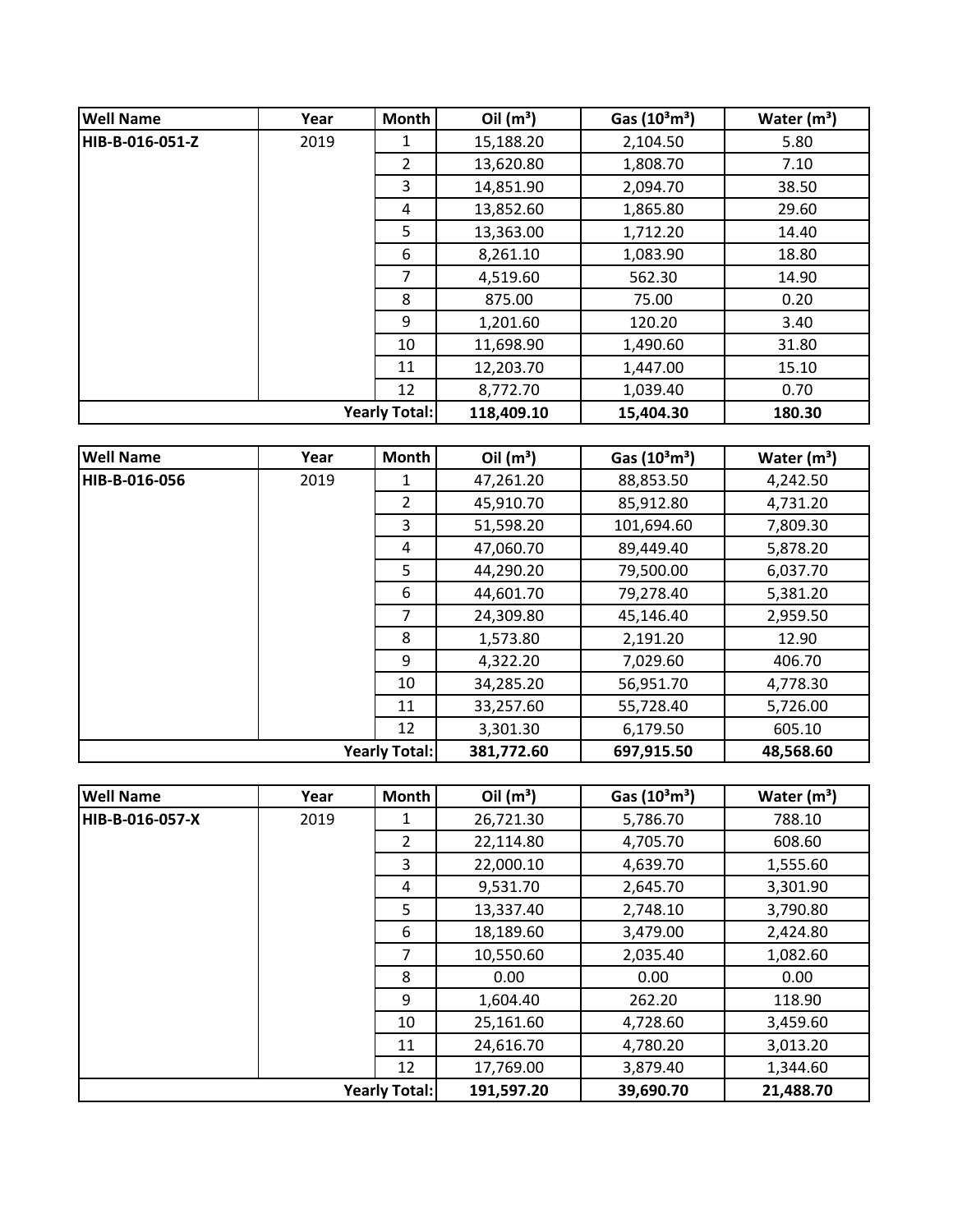| <b>Well Name</b> | Year | Month                | Oil $(m^3)$ | Gas $(10^3 \text{m}^3)$ | Water $(m^3)$ |
|------------------|------|----------------------|-------------|-------------------------|---------------|
| HIB-B-016-058-Z  | 2019 | 1                    | 521.80      | 90.00                   | 5,570.50      |
|                  |      | 2                    | 0.00        | 0.00                    | 0.00          |
|                  |      | 3                    | 0.00        | 0.00                    | 0.00          |
|                  |      | 4                    | 0.00        | 0.00                    | 0.00          |
|                  |      | 5                    | 0.00        | 0.00                    | 0.00          |
|                  |      | 6                    | 0.00        | 0.00                    | 0.00          |
|                  |      | 7                    | 0.00        | 0.00                    | 0.00          |
|                  |      | 8                    | 0.00        | 0.00                    | 0.00          |
|                  |      | 9                    | 0.00        | 0.00                    | 0.00          |
|                  |      | 10                   | 0.00        | 0.00                    | 0.00          |
|                  |      | 11                   | 0.00        | 0.00                    | 0.00          |
|                  |      | 12                   | 0.00        | 0.00                    | 0.00          |
|                  |      | <b>Yearly Total:</b> | 521.80      | 90.00                   | 5,570.50      |

| <b>Well Name</b> | Year | <b>Month</b>         | Oil $(m^3)$ | Gas $(10^3 \text{m}^3)$ | Water $(m3)$ |
|------------------|------|----------------------|-------------|-------------------------|--------------|
| HIB-B-016-059    | 2019 | 1                    | 652.50      | 113.00                  | 0.00         |
|                  |      | $\overline{2}$       | 1,453.70    | 232.60                  | 0.00         |
|                  |      | 3                    | 3,403.90    | 455.80                  | 191.00       |
|                  |      | 4                    | 0.00        | 0.00                    | 0.00         |
|                  |      | 5                    | 1,563.90    | 147.70                  | 191.60       |
|                  |      | 6                    | 1,641.30    | 151.60                  | 174.40       |
|                  |      | $\overline{7}$       | 1,960.10    | 183.60                  | 190.80       |
|                  |      | 8                    | 0.00        | 0.00                    | 0.00         |
|                  |      | 9                    | 0.00        | 0.00                    | 0.00         |
|                  |      | 10                   | 316.80      | 28.90                   | 67.40        |
|                  |      | 11                   | 0.00        | 0.00                    | 0.00         |
|                  |      | 12                   | 0.00        | 0.00                    | 0.00         |
|                  |      | <b>Yearly Total:</b> | 10,992.20   | 1,313.20                | 815.20       |

| <b>Well Name</b>     | Year | <b>Month</b>   | Oil $(m^3)$ | Gas $(10^3 \text{m}^3)$ | Water $(m^3)$ |
|----------------------|------|----------------|-------------|-------------------------|---------------|
| HIBS-B-016-063-Z     | 2019 | 1              | 0.00        | 0.00                    | 0.00          |
|                      |      | $\overline{2}$ | 0.00        | 0.00                    | 0.00          |
|                      |      | 3              | 0.00        | 0.00                    | 0.00          |
|                      |      | 4              | 5,591.80    | 767.10                  | 3,635.60      |
|                      |      | 5              | 20,563.40   | 2,445.40                | 13.70         |
|                      |      | 6              | 27,766.80   | 3,057.80                | 113.00        |
|                      |      | $\overline{7}$ | 12,464.70   | 1,289.90                | 56.50         |
|                      |      | 8              | 627.80      | 44.20                   | 0.20          |
|                      |      | 9              | 2,404.90    | 197.70                  | 9.00          |
|                      |      | 10             | 18,867.40   | 1,882.10                | 90.60         |
|                      |      | 11             | 18,853.40   | 1,899.90                | 100.40        |
|                      |      | 12             | 10,887.70   | 1,404.40                | 8.80          |
| <b>Yearly Total:</b> |      |                | 118,027.90  | 12,988.50               | 4,027.80      |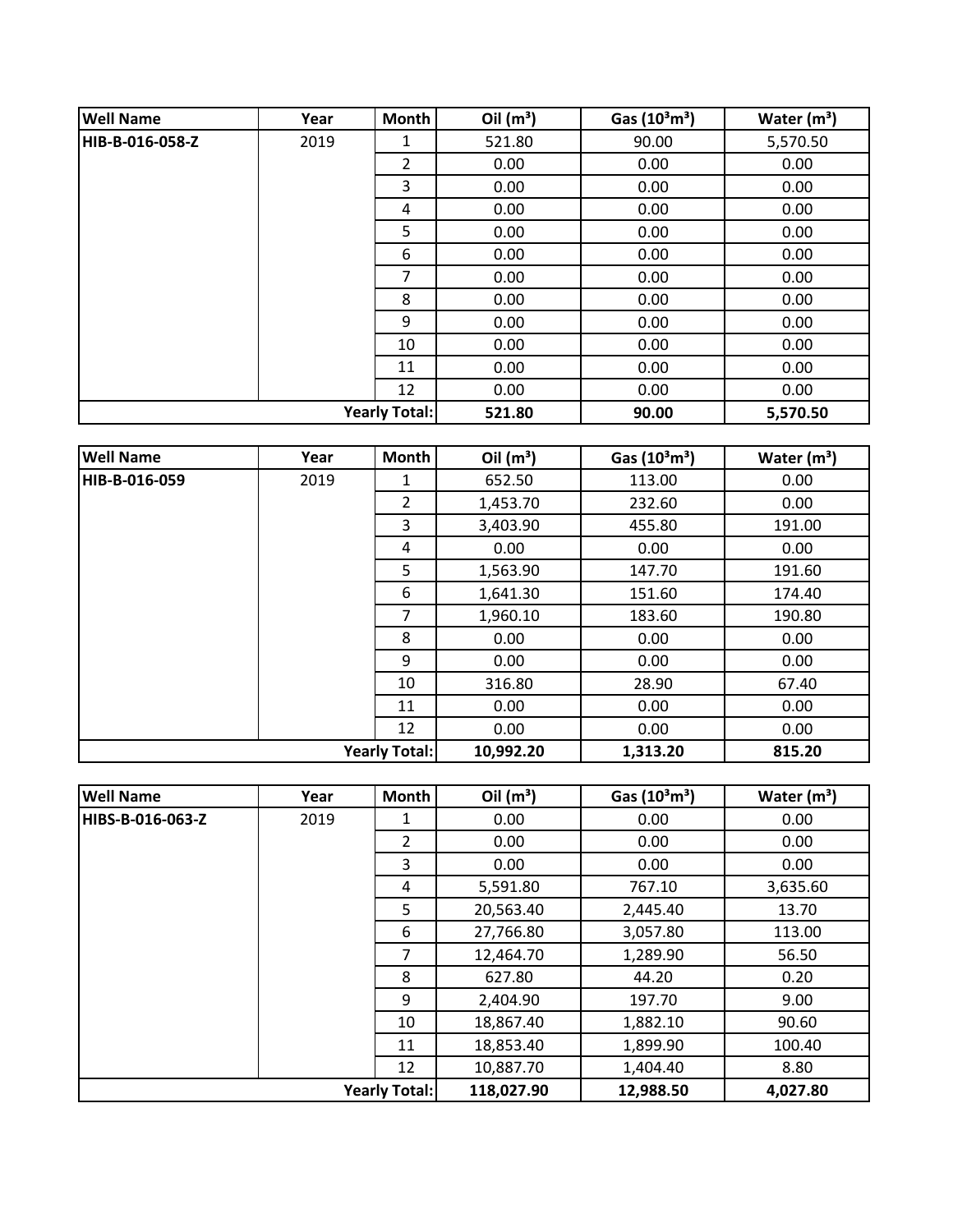| <b>Well Name</b> | Year | <b>Month</b>         | Oil $(m^3)$ | Gas $(10^3 \text{m}^3)$ | Water $(m^3)$ |
|------------------|------|----------------------|-------------|-------------------------|---------------|
| HIBS-B-016-038   | 2019 | 1                    | 30,446.20   | 5,358.10                | 55,701.50     |
|                  |      | 2                    | 25,133.50   | 4,737.90                | 53,620.70     |
|                  |      | 3                    | 26,459.50   | 5,740.10                | 71,259.20     |
|                  |      | 4                    | 20,745.30   | 4,658.20                | 59,910.50     |
|                  |      | 5.                   | 21,343.60   | 4,218.30                | 72,539.80     |
|                  |      | 6                    | 20,380.60   | 3,826.80                | 61,971.00     |
|                  |      | 7                    | 9,606.90    | 1,944.40                | 32,532.60     |
|                  |      | 8                    | 0.00        | 0.00                    | 0.00          |
|                  |      | 9                    | 1,562.80    | 307.50                  | 4,201.70      |
|                  |      | 10                   | 17,389.20   | 4,150.80                | 60,121.20     |
|                  |      | 11                   | 3,846.40    | 898.80                  | 14,409.50     |
|                  |      | 12                   | 8,741.60    | 1,769.00                | 29,086.10     |
|                  |      | <b>Yearly Total:</b> | 185,655.60  | 37,609.90               | 515,353.80    |

| <b>Well Name</b>     | Year | Month | Oil $(m^3)$  | Gas $(10^3 \text{m}^3)$ | Water $(m^3)$ |
|----------------------|------|-------|--------------|-------------------------|---------------|
| HIBS-B-016-042-Z     | 2019 | 1     | 103,859.40   | 15,639.00               | 1,202.10      |
|                      |      | 2     | 100,184.90   | 14,150.90               | 1,430.20      |
|                      |      | 3     | 110,628.80   | 16,187.10               | 2,408.10      |
|                      |      | 4     | 101,207.40   | 13,676.00               | 1,903.60      |
|                      |      | 5     | 100,899.00   | 13,910.20               | 2,758.00      |
|                      |      | 6     | 101,167.00   | 13,501.30               | 3,607.20      |
|                      |      | 7     | 54,461.20    | 7,044.80                | 2,503.60      |
|                      |      | 8     | 9,357.30     | 846.00                  | 11.10         |
|                      |      | 9     | 14,291.20    | 1,509.40                | 194.50        |
|                      |      | 10    | 122,704.30   | 16,926.40               | 2,064.30      |
|                      |      | 11    | 117,271.50   | 16,037.60               | 1,769.70      |
|                      |      | 12    | 68,224.70    | 10,007.80               | 884.00        |
| <b>Yearly Total:</b> |      |       | 1,004,256.70 | 139,436.50              | 20,736.40     |

| <b>Well Name</b>     | Year | Month          | Oil $(m^3)$ | Gas $(10^3 \text{m}^3)$ | Water $(m^3)$ |
|----------------------|------|----------------|-------------|-------------------------|---------------|
| HIBS-B-016-047-Z     | 2019 |                | 35,148.60   | 5,522.70                | 43,458.00     |
|                      |      | $\overline{2}$ | 24,675.00   | 4,520.00                | 33,211.20     |
|                      |      | 3              | 25,467.70   | 4,892.10                | 38,936.10     |
|                      |      | 4              | 26,546.20   | 4,431.50                | 35,255.90     |
|                      |      | 5              | 19,905.50   | 3,319.10                | 40,887.30     |
|                      |      | 6              | 26,482.90   | 4,159.70                | 46,456.80     |
|                      |      | 7              | 16,014.70   | 2,396.40                | 25,316.80     |
|                      |      | 8              | 0.00        | 0.00                    | 0.00          |
|                      |      | 9              | 1,306.80    | 141.20                  | 1,519.80      |
|                      |      | 10             | 33,922.10   | 4,179.90                | 51,395.90     |
|                      |      | 11             | 36,799.80   | 4,528.10                | 62,731.30     |
|                      |      | 12             | 21,040.30   | 2,845.10                | 38,058.40     |
| <b>Yearly Total:</b> |      |                | 267,309.60  | 40,935.80               | 417,227.50    |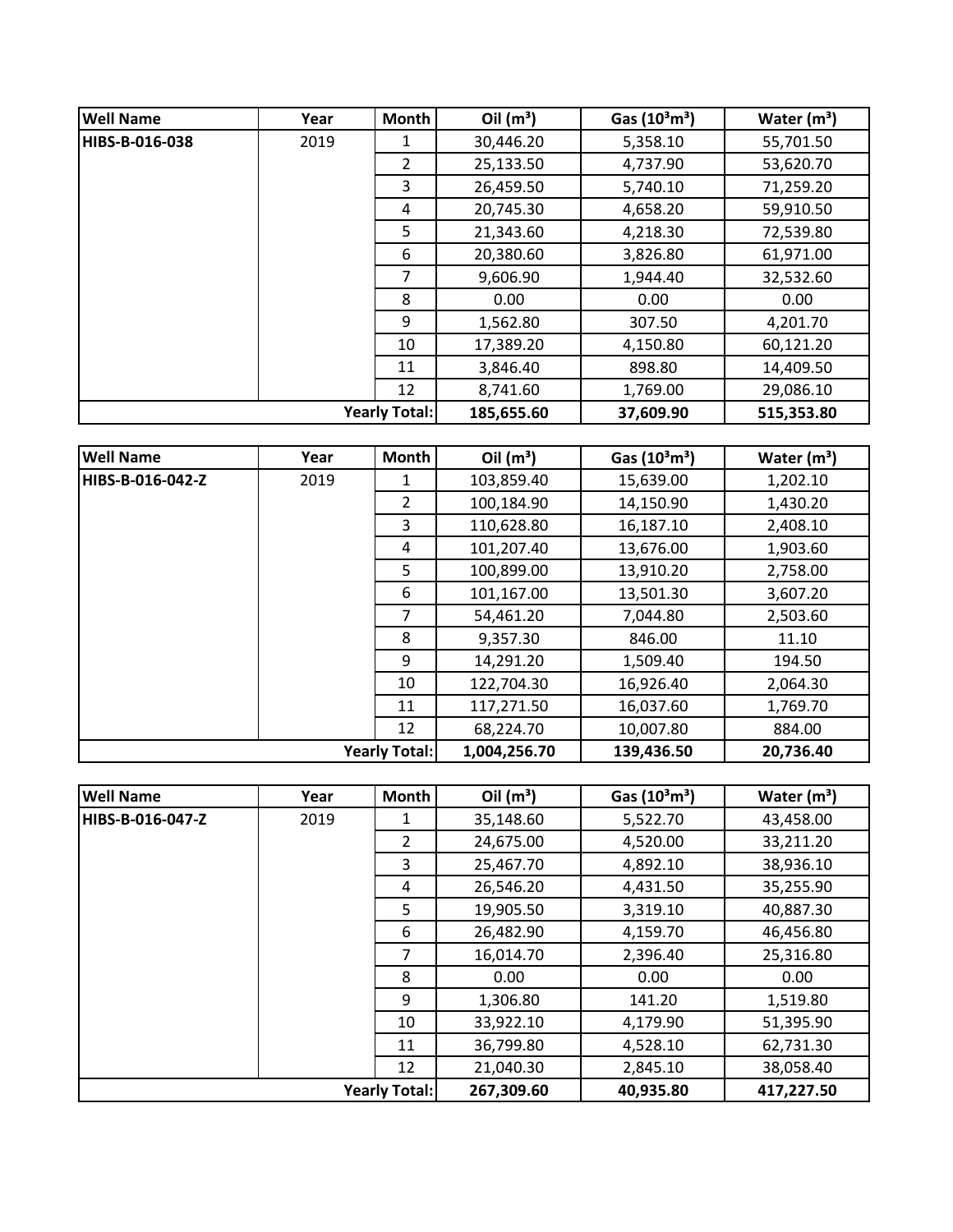| <b>Well Name</b>     | Year | <b>Month</b>   | Oil $(m^3)$ | Gas $(10^3 \text{m}^3)$ | Water $(m^3)$ |
|----------------------|------|----------------|-------------|-------------------------|---------------|
| HIBS-B-016-064       | 2019 | 1              | 714.10      | 307.00                  | 5,708.20      |
|                      |      | $\overline{2}$ | 0.00        | 0.00                    | 0.00          |
|                      |      | 3              | 0.00        | 0.00                    | 0.00          |
|                      |      | 4              | 0.00        | 0.00                    | 0.00          |
|                      |      | 5              | 0.00        | 0.00                    | 0.00          |
|                      |      | 6              | 2,763.30    | 1,750.90                | 15,605.30     |
|                      |      | 7              | 2,270.70    | 1,466.20                | 12,649.80     |
|                      |      | 8              | 0.00        | 0.00                    | 0.00          |
|                      |      | 9              | 0.00        | 0.00                    | 0.00          |
|                      |      | 10             | 501.90      | 274.50                  | 2,211.80      |
|                      |      | 11             | 9,205.40    | 2,805.10                | 22,391.50     |
|                      |      | 12             | 15,208.60   | 5,193.50                | 50,656.10     |
| <b>Yearly Total:</b> |      |                | 30,664.00   | 11,797.20               | 109,222.70    |

| <b>Well Name</b>     | Year | Month          | Oil $(m^3)$ | Gas (10 <sup>3</sup> m <sup>3</sup> ) | Water $(m^3)$ |
|----------------------|------|----------------|-------------|---------------------------------------|---------------|
| HIBS-B-016-021-X     | 2019 | 1              | 12,265.00   | 2,168.00                              | 38,993.60     |
|                      |      | $\overline{2}$ | 13,580.60   | 2,234.10                              | 38,239.60     |
|                      |      | 3              | 18,010.80   | 3,145.00                              | 58,914.30     |
|                      |      | 4              | 7,367.70    | 1,590.00                              | 31,602.20     |
|                      |      | 5              | 0.00        | 0.00                                  | 0.00          |
|                      |      | 6              | 0.00        | 0.00                                  | 0.00          |
|                      |      | 7              | 0.00        | 0.00                                  | 0.00          |
|                      |      | 8              | 0.00        | 0.00                                  | 0.00          |
|                      |      | 9              | 0.00        | 0.00                                  | 0.00          |
|                      |      | 10             | 0.00        | 0.00                                  | 0.00          |
|                      |      | 11             | 0.00        | 0.00                                  | 0.00          |
|                      |      | 12             | 0.00        | 0.00                                  | 0.00          |
| <b>Yearly Total:</b> |      | 51,224.10      | 9,137.10    | 167,749.70                            |               |

| <b>Well Name</b>     | Year | Month          | Oil $(m^3)$ | Gas $(10^3 \text{m}^3)$ | Water $(m^3)$ |
|----------------------|------|----------------|-------------|-------------------------|---------------|
| HIBS-B-016-020-V     | 2019 | 1              | 34,412.90   | 2,150.50                | 1,433.60      |
|                      |      | $\overline{2}$ | 37,023.00   | 2,110.00                | 1,502.80      |
|                      |      | 3              | 42,234.60   | 2,427.60                | 1,672.50      |
|                      |      | 4              | 41,780.00   | 2,334.00                | 1,542.30      |
|                      |      | 5              | 39,065.30   | 2,060.20                | 1,789.20      |
|                      |      | 6              | 39,689.40   | 2,054.70                | 1,352.00      |
|                      |      | 7              | 26,158.60   | 1,352.20                | 806.50        |
|                      |      | 8              | 3,310.30    | 124.10                  | 6.40          |
|                      |      | 9              | 5,762.60    | 252.30                  | 128.40        |
|                      |      | 10             | 55,441.60   | 2,876.90                | 1,180.60      |
|                      |      | 11             | 56,318.00   | 2,963.60                | 1,553.40      |
|                      |      | 12             | 34,553.80   | 1,913.50                | 1,304.00      |
| <b>Yearly Total:</b> |      | 415,750.10     | 22,619.60   | 14,271.70               |               |